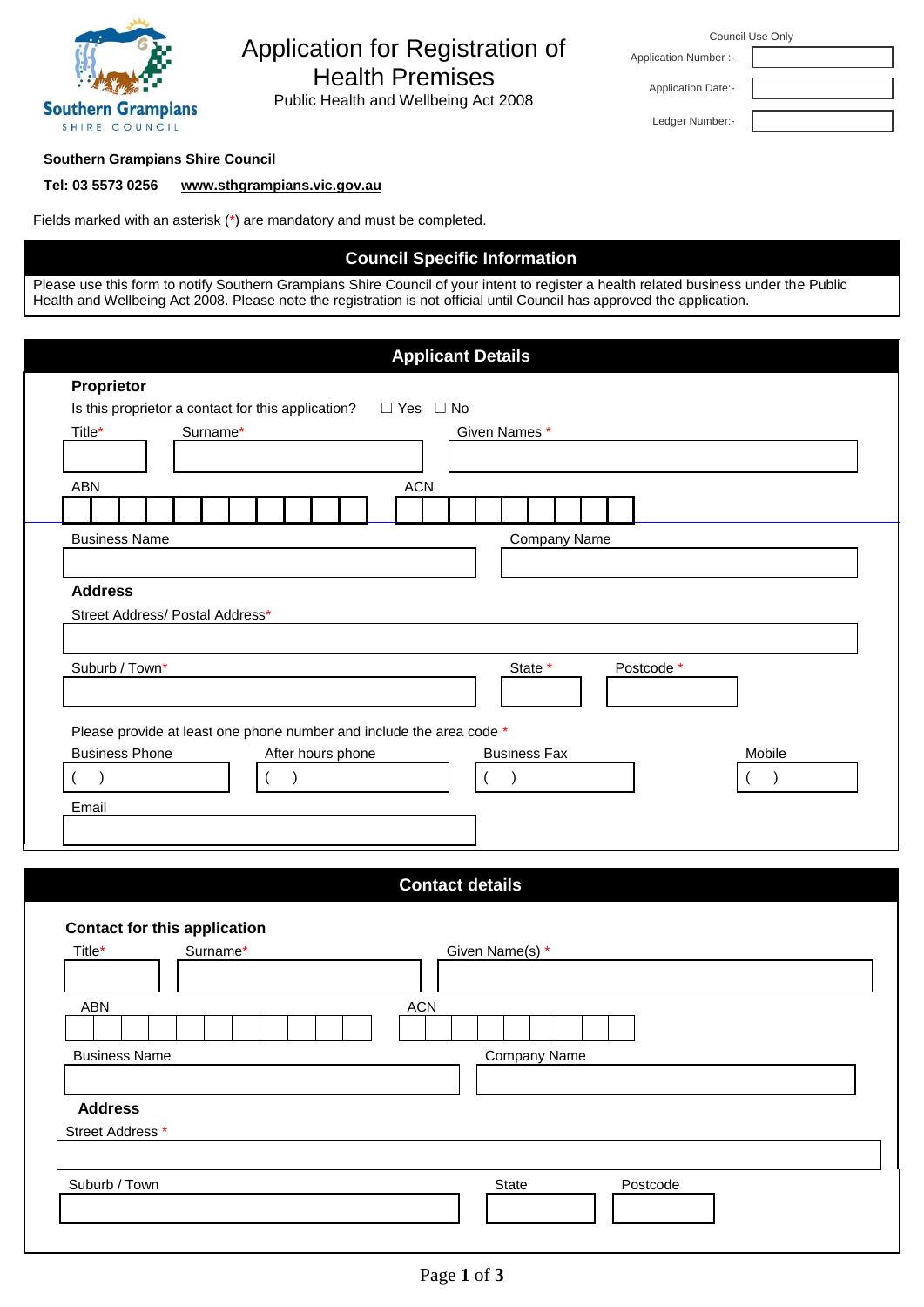| <b>Business Phone</b> | After hours phone | <b>Business Fax</b> | Mobile |  |
|-----------------------|-------------------|---------------------|--------|--|
|                       |                   |                     |        |  |
| Email                 |                   |                     |        |  |
|                       |                   |                     |        |  |
|                       |                   |                     |        |  |

|                                                                                                        | <b>Health Premises Details</b>                                                                                                       |
|--------------------------------------------------------------------------------------------------------|--------------------------------------------------------------------------------------------------------------------------------------|
| Please choose the business activity that your business conducts* (Please select all those that apply): |                                                                                                                                      |
| <b>Low Risk Activities/Services</b>                                                                    |                                                                                                                                      |
| $\Box$ Hairdressing                                                                                    | □ Application of cosmetics that does not involve skin penetration or tattooing                                                       |
| <b>Higher Risk Activities/Services</b>                                                                 |                                                                                                                                      |
| $\Box$ Manicures, pedicures, other nail treatments                                                     | $\Box$ Facial or body treatments                                                                                                     |
| $\Box$ Body piercing or other skin penetration procedures                                              | $\Box$ Tattooing (including permanent and semi-permanent make-up and cosmetic tattooing)                                             |
| $\Box$ Foot spa treatments                                                                             | $\Box$ Hair removal by electrolysis or wax                                                                                           |
| $\Box$ Colonic Irrigation                                                                              |                                                                                                                                      |
| Other (specify)*                                                                                       |                                                                                                                                      |
|                                                                                                        | Note: If your application is for low risk activities only (see above) the registration will be on-going and there is no expiry date. |
|                                                                                                        |                                                                                                                                      |
| Is the business a Mobile Health Premises? *<br>$\Box$ Yes $\Box$ No                                    |                                                                                                                                      |
| Note: Mobile personal care and body art businesses that conduct skin penetration are not permitted.    |                                                                                                                                      |
|                                                                                                        | If you are a mobile hairdresser or a mobile beauty therapist, please register your primary place of business                         |
|                                                                                                        |                                                                                                                                      |
| Description how the premises will be / is used for * e.g. body piercing and facials                    |                                                                                                                                      |
|                                                                                                        |                                                                                                                                      |
|                                                                                                        |                                                                                                                                      |
|                                                                                                        |                                                                                                                                      |
|                                                                                                        |                                                                                                                                      |

| State * | Postcode *                                                                       |                         |
|---------|----------------------------------------------------------------------------------|-------------------------|
|         |                                                                                  |                         |
|         |                                                                                  |                         |
|         | Primary Language Spoken at Premises (to assist with communication in the future) | <b>Premises details</b> |